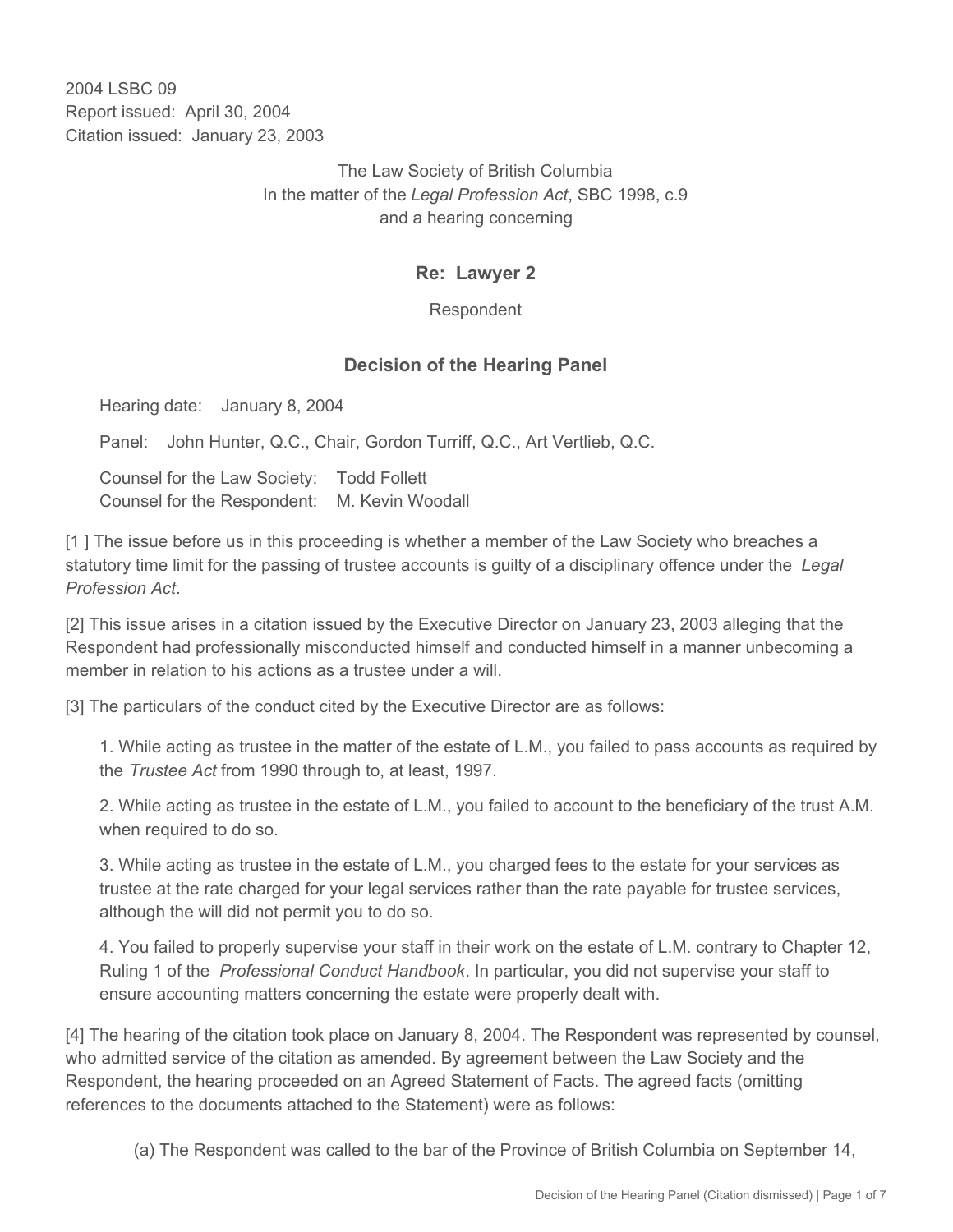1972.

(b) The Respondent has practised law at Courtenay in British Columbia from September, 1972 to the present.

(c) The Respondent's client, LM, died on January 31, 1988.

(d) The Respondent was appointed the Executor of the estate of LM by letters probate granted on February 26, 1988.

(e) The Respondent also became the trustee of a trust established under the Will of LM for the benefit of LM's daughter AM. This trust ran with the Respondent as trustee from January 31, 1988 to January 20, 1998.

(f) During his service as trustee for AM, the Respondent charged various sums to the trust as trustee fees. These fees were charged by the Respondent at the same hourly rate as his legal fees, rather than calculated according to Section 88 of the *Trustee Act*.

(g) Pursuant to the ruling of Master Horn passing the Estate accounts, the assessment of trustee fees on the same basis as legal fees was not permitted by the Will of LM.

(h) Prior to receiving the ruling of Master Horn passing the Estate accounts, the Respondent billed and collected fees from the trust for AM. Mr. Justice Halfyard in his Reasons for Judgment at page 6 states the amount of these fees " appears to have been between \$4,700 and \$7000." The Respondent indicates the amount was approximately \$5,000. Upon receiving the ruling of Master Horn passing the Estate accounts, the Respondent refunded this amount to the trust. The amount that Master Horn ultimately allowed as remuneration was \$12,777.47, see paragraph 16 below.

(i) The Respondent passed accounts as Executor of the Estate of LM on March 21, 1997, concluding the Estate accounting.

(j) In 1996, AM retained counsel, MS, in order to obtain information from the Respondent regarding the trust and to obtain a passing of accounts by the Respondent concerning the trust.

(k) In furtherance of this retainer, MS served notice on the Respondent requiring him to pass accounts concerning the trust in December, 1996. Demands from MS to the Respondent for information concerning the accounting of the trust continued through 1997.

(l) On November 24, 1997, a petition for an order to pass the trustee accounts was filed by MS on behalf of her client AM and served on the Respondent. The Respondent thereupon filed an ex parte application to pass the accounts on December 4, 1997. The application of MS was then withdrawn.

(m) It is agreed that the Respondent's failure to pass accounts annually within one month of the anniversary of the granting of probate when required to do so at the instance of the beneficiary AM constitutes a breach of Section 99(2) of the *Trustee Act*.

(n) By not passing accounts concerning the trust for LM from 1988 until 1998, the Respondent contravened S.99(1) of the *Trustee Act*, which requires that accounts must be passed within two years of the granting of probate unless they are otherwise approved.

(o) The Respondent's application for passing of his accounts and approval of his requested trustee fees in the amount of \$17,057.62 was heard by Master Horn as Registrar of the Supreme Court of British Columbia, on August 12, 1998 and November 18, 1998.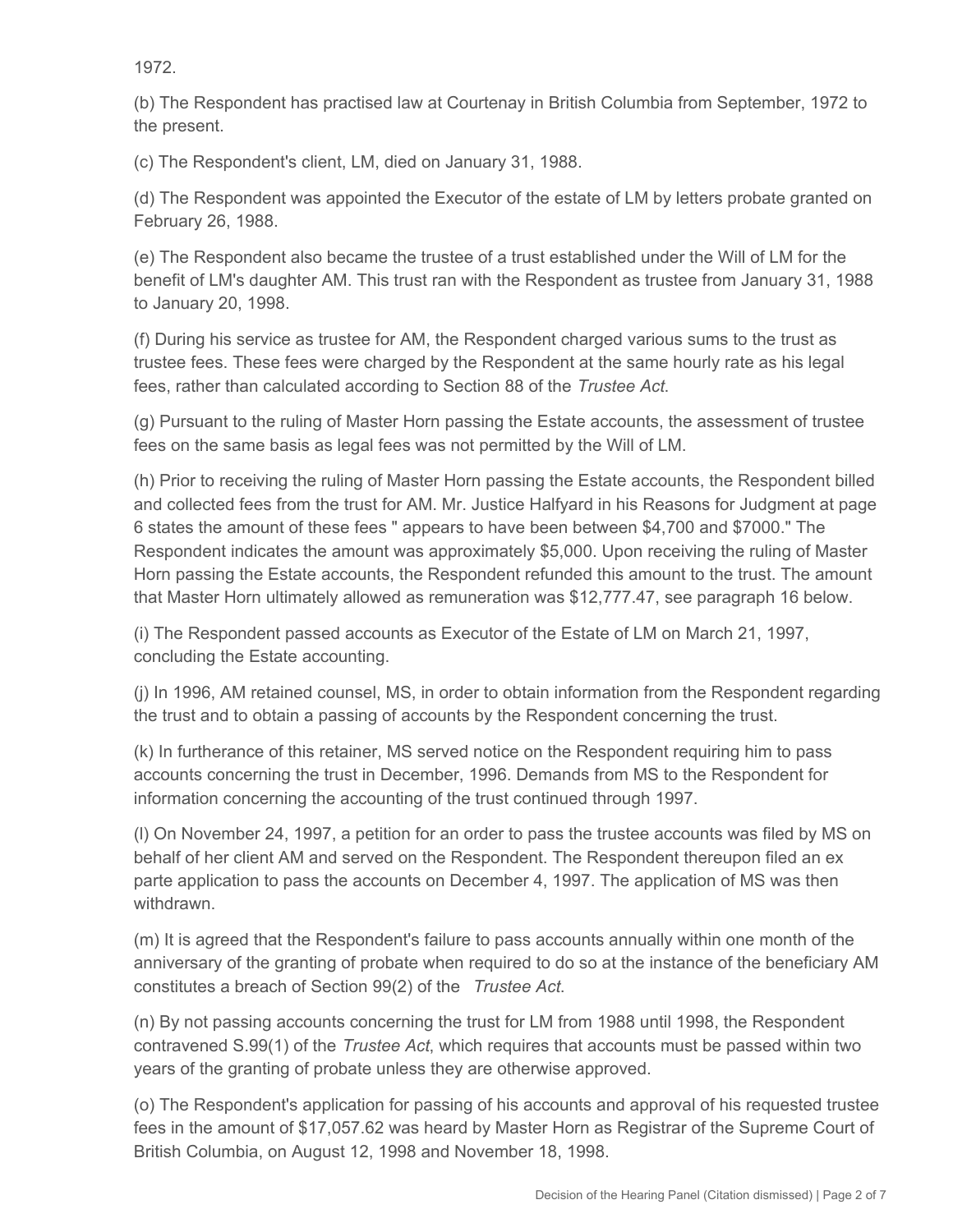(p) It was the recommendation of Master Horn that the Respondent's fees as trustee be set at \$12,777.47, and that this sum be set off against costs of the beneficiaries counsel in conducting the accounting. It is agreed that the findings of fact and law of Master Horn are accepted by the Respondent and the Law Society and are to be considered evidence in these proceedings.

(q) An application was made to the Supreme Court of British Columbia by counsel for AM and others to confirm the decision of Master Horn setting the trustee fees of the Respondent and for other relief. This application was heard by Mr. Justice Halfyard on October 18, 19 and 22, 1998.

(r) After hearing the matter, Mr. Justice Halfyard confirmed the recommendation of Master Horn that the Respondent's fees be reduced and granted certain other relief. It is agreed that the findings of fact and law of Mr. Justice Halfyard are accepted by the Respondent and the Law Society and are to be considered evidence in these proceedings.

(s) The Respondent relied on his office staff to submit the accounting work as required to receive the necessary approvals on the estate of LM and the trust for AM. The Respondent admits in a letter to the Law Society dated April 26, 2000 that:

" With regard to the Trust and Estate accounting, I was advised that the accounting had been submitted and approved of by the beneficiaries, including (AM). I believed at the time that everything done was done properly and all necessary approvals had been obtained. It was not until years later that the issue arose through Ms. T that the account that was approved was limited to the accounting re the chattels and not to the estate or the trust. At first I did not believe it, but upon review I found that I had been either been (sic) misled or failed to more carefully understand the reports and more carefully supervise the purported work of my staff. I conceded the issue to Ms. T and started the estate accounting from day one.

(t) The Respondent admits that he did not supervise his staff adequately in order to ensure that accounting matters concerning the trust for AM in the estate of LM were properly dealt with.

[5] The gravamen of the offence cited here is the failure to comply with the requirements of the *Trustee Act* that a trustee under a will must pass accounts within two years of the date of his or her appointment, or annually if required to do so by notice from the beneficiary of the trust. The specific provisions of sub-sections 99(1) and (2) of the *Trustee Act* are as follows:

99(1) Unless his or her accounts are approved and consented to in writing by all beneficiaries, or the court otherwise orders, an executor, administrator, trustee under a will and judicial trustee must, within 2 years from the date of the granting of the probate or letters of administration or within 2 years from the date of his or her appointment, and every other trustee may at any time obtain from the court an order for passing his or her first accounts, and he or she must pass his or her subsequent accounts at the times the court directs.

(2) Despite subsection (1), an executor, administrator and trustee, including a judicial trustee, if so required by notice served on him or her at the instance of a person beneficially interested in the property covered by the trust, must pass his or her accounts annually within one month from the anniversary of the granting of the probate or letters of administration or of his or her appointment, but the court may on application make an order it considers proper as to the time and manner of passing the accounts.

[6] It is common ground that the Respondent failed to comply with sub-section 99(1) of the *Trustee Act* in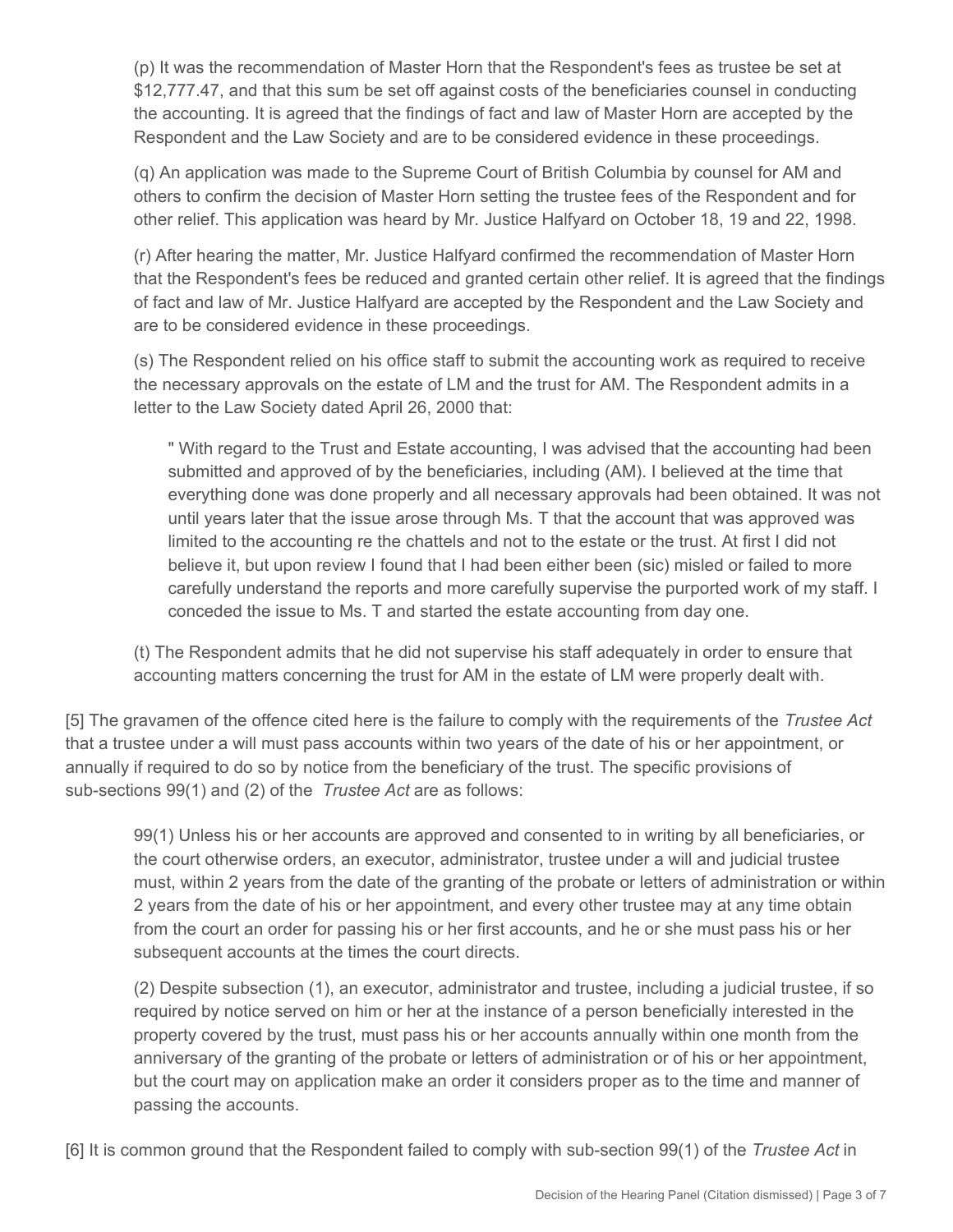that he did not pass accounts within two years of his appointment and also failed to pass his accounts after notice was served upon him to do so by the beneficiary. The evidence before us indicates that he had relied on his staff to submit the accounting work necessary to meet his obligations, and did not adequately supervise this staff's work. It would appear that the admitted facts would support a finding of negligence against the Respondent, but there is no suggestion that his actions were deliberate.

[7] It is also common ground that the Respondent gained no benefit from this breach of his duties and the beneficiary suffered no financial detriment. No dishonesty is alleged and it is not suggested that the Respondent benefited from the delay. In the initial court hearing in this case, Master Horn found that the trust fund had been preserved, and concluded that " [t]he administration has been, on the whole, successful" : *Re Munroe Estate,* June 25, 1999 (B.C.S.C.) at para. 63.

[8] The Respondent did, however, breach his statutory duty to pass accounts in a timely manner and in the second court hearing in this case, Halfyard J. characterized the breach as a " serious" one: *Re Munroe Estate*, Nov. 2, 1999 (B.C.S.C.) at para. 12. The issue for us is whether this constitutes professional misconduct under the *Legal Profession Act* or conduct unbecoming a member of the Law Society.

[9] Master Horn made a finding of fact that the Respondent " was not acting as a solicitor in his dealings with the trust, but as an appointed trustee" : *Re Munro Estate,* June 25, 1999 (B.C.S.C.) at para. 57. The Law Society accepted this finding and, accordingly, we proceed on the footing that the conduct which gives rise to the citation was not conduct which arose during the practice of law. This raises the threshold question whether such conduct can be the subject of citation for professional misconduct under the *Legal Profession Act*.

## **Professional Misconduct**

[10] Professional misconduct is not defined in the *Legal Profession Act*. The Benchers have adopted as a working distinction the proposition that professional misconduct refers to *conduct occurring in the course of a lawyer's practice* while conduct unbecoming refers to conduct in the lawyer's private life (*Law Society of British Columbia v. Watt* [2001] LSBC 16, at para. 5).

[11] This statement of principle is consistent with the contemporary view that:

Lawyers will generally be vulnerable to allegations of professional misconduct (rather than conduct unbecoming a barrister and solicitor) only in respect of acts performed in their professional capacity.

MacKenzie, *Lawyers and Ethics* (2nd ed. 1999), p. 26-23

[12] A single act of negligence without more will not normally support a citation for professional misconduct. Negligence is normally dealt with through referral to the Professional Standards Committee, unless the negligence may be described as habitual or is accompanied by other factors which would amount to professional misconduct.

[13] Counsel for the Law Society has argued that lawyers may be found to have committed professional misconduct when the conduct " can reasonably be regarded as an extension of their professional status or activities," citing MacKenzie, *supra.*, at p. 26-23. We are not satisfied that we have a sufficient evidentiary foundation in this case to conclude that the factual premise behind this proposition is made out. Accordingly, we would leave the correctness of this proposition to be considered in a case where the evidence supports the factual premise.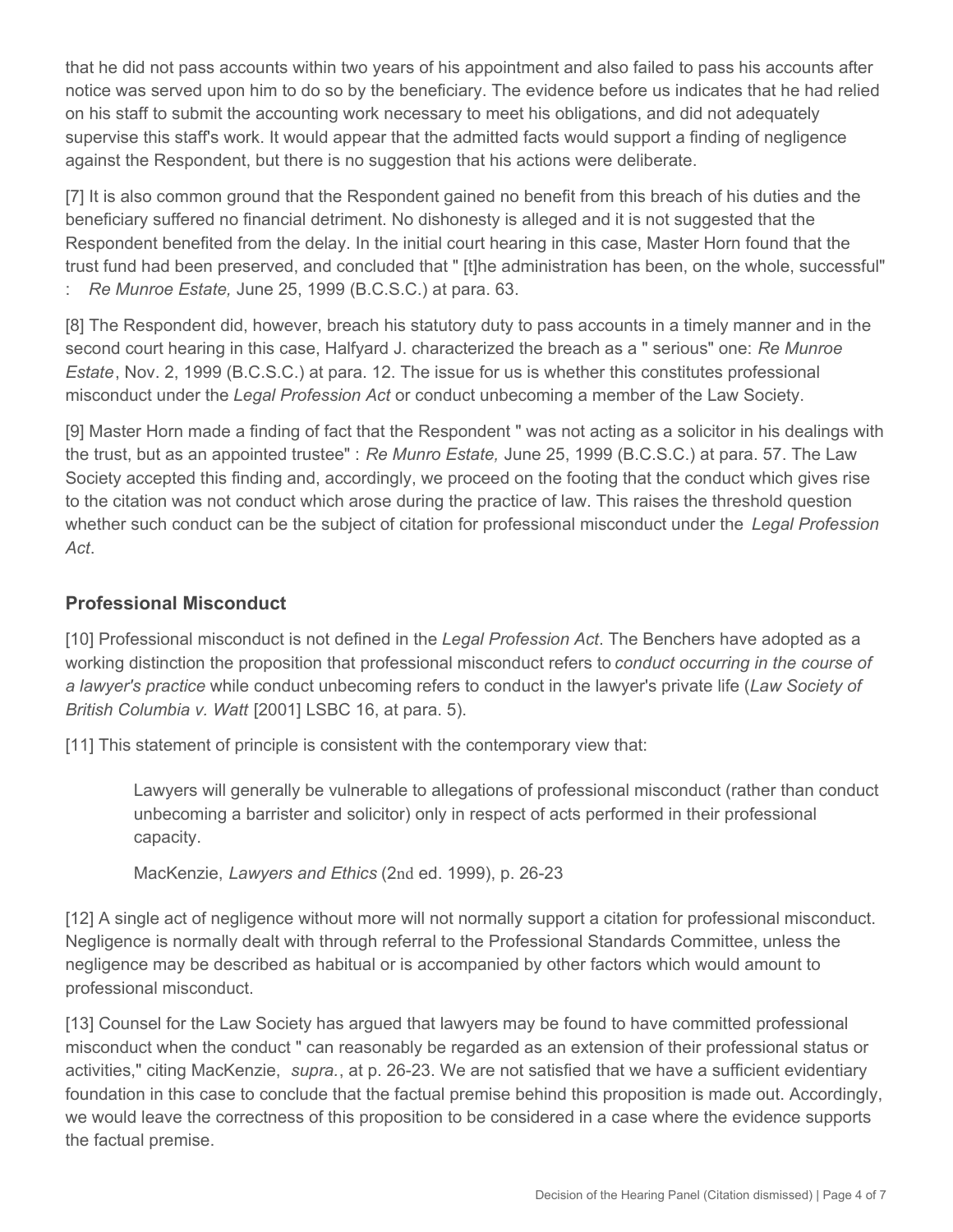[14] In this case, it has been accepted that the Respondent was not acting in his capacity as a barrister or solicitor when he carried out his responsibilities as trustee. Accordingly, we do not find that his failure to meet the statutory time limits for passing his accounts was professional misconduct under the *Legal Profession Act*.

[15] The accepted fact that the Respondent was not acting in the capacity of a barrister or solicitor is also dispositive of the third and fourth particulars. The Respondent has admitted that he failed to supervise his staff adequately, but the required supervision did not relate to his legal practice and thus cannot form the basis of professional misconduct. Similarly, the citation relating to the fees charged as trustee do not relate to the member's legal practice, and cannot form the basis of professional misconduct.

# **Conduct Unbecoming**

[16] Conduct unbecoming is defined in section 1 of the *Legal Profession Act* as follows:

" conduct unbecoming a lawyer" includes a matter, conduct or thing that is considered, in the judgment of the benchers or a panel,

- (a) to be contrary to the best interest of the public or of the legal profession, or
- (b) to harm the standing of the legal profession;

[17] Although the Benchers' working distinction suggests that conduct unbecoming refers to conduct outside the practice of law, it is probably more accurate to state that in British Columbia, conduct unbecoming may be the subject of disciplinary action whether or not the conduct arises as part of or outside the practice of law. The definition in British Columbia is not by its terms limited to " conduct in a lawyer's personal or private capacity" as is the case in the Ontario *Rules of Professional Conduct.* In *Prescott v. Law Society of British Columbia* [1971] 4 W.W.R. 433 at 440, the Court of Appeal has held that:

it is quite immaterial whether the conduct complained of is of a professional character, or otherwise, as long as the Benchers conclude that the conduct in question is " contrary to the best interest of the public or of the legal profession, or that tends to harm the standing of the legal profession" .

[18] Whether particular conduct is to be characterized as conduct unbecoming is highly contextual and dependent on the specific facts and circumstances:

Conduct by a member that may be acceptable in one set of circumstances or done in one capacity may not be acceptable in another -- this determination would necessarily be fact-driven

*Kempling v. British Columbia College of Teachers*, 2004 BCSC 133, at para. 31

[19] The traditional view has been that conduct must be dishonourable or disgraceful to merit the condemnatory characterization of conduct unbecoming a member. Conduct unbecoming has been described as " conduct for which a member is worthy of censure, despite it not being related to the member's practice" : *Law Society of British Columbia v. Stevens* [2001] LSBC 12, at para. 10.

[20] A useful (though by no means exhaustive) statement of the duty to avoid dishonourable conduct can be found in chapter 2 of the Professional Conduct Handbook in these terms: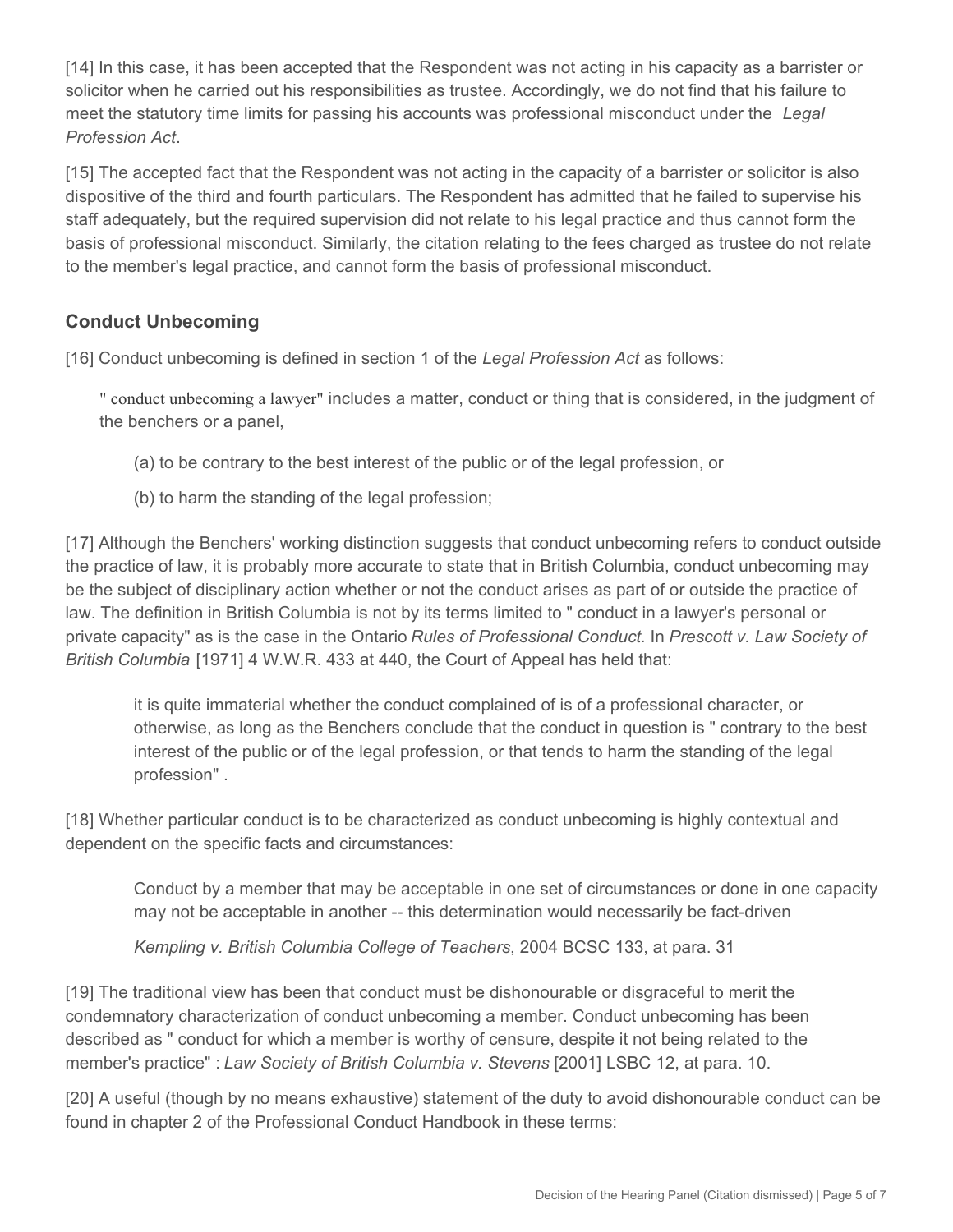A lawyer must not, in private life, extra-professional activities or professional practice, engage in dishonourable or questionable conduct that casts doubt on the lawyer's professional integrity or competence, or reflects adversely on the integrity of the legal profession or the administration of justice.

[21] The Law Society takes the position that breach of the statute constitutes conduct unbecoming. There is no doubt that breach of a statute *can* constitute conduct unbecoming. For instance, breach of the *Criminal Code* will usually constitute conduct unbecoming. Recent examples include *Law Society of British Columbia v. Watt,* [2001] LSBC 16 and *Law Society of British Columbia v. Stevens, supra*. But in our view it is not axiomatic that a breach of the technical requirements of a statute by a member acting outside the capacity of a lawyer will be characterized as conduct unbecoming. It will generally be necessary for the conduct to be dishonourable or disgraceful or otherwise reflect adversely on the integrity of the member or the profession or the administration of justice to amount to conduct unbecoming.

[22] In our view, the conduct of the Respondent does not descend to that level. There was no suggestion of dishonesty in the Respondent's conduct, which appears to have been based on his reliance on (and failure properly to supervise) his accounting staff. We do not consider the conduct to be disgraceful or dishonourable, or otherwise to amount to conduct unbecoming a member. The failure to comply with the statutory time requirements was more in the nature of negligence than a disciplinary offence. This does not render the conduct acceptable, but does suggest that the proper disposition relates to practice standards rather than discipline.

## **Breach of the** *Trustee Act*

[23] Section 38(1) of the *Legal Profession Act* provides that after a hearing, a panel must do one of the following:

- (a) dismiss the citation;
- (b) determine that the respondent has committed one or more of the following:
	- (i) professional misconduct;
	- (ii) conduct unbecoming a lawyer;
	- (iii) a breach of this Act or the rules;
	- (iv) incompetent performance of duties undertaken in the capacity of a lawyer;

(v) if the respondent is not a member, conduct that would, if the respondent were a member, constitute professional misconduct, conduct unbecoming a lawyer, or a breach of this Act or the rules;

(c) make any other disposition of the citation that it considers proper.

[24] In our view, the appropriate disposition of the citation is a determination that the Respondent has committed a breach of the *Trustee Act* while acting as a trustee by failing to pass accounts in accordance with his statutory obligations. We do not find this to be professional misconduct or conduct unbecoming a barrister or solicitor.

[25] We have been told that the Respondent is currently working with the Practice Standards Committee in relation to his estate practice. In our view, the finding that the Respondent was in breach of the *Trustee Act*